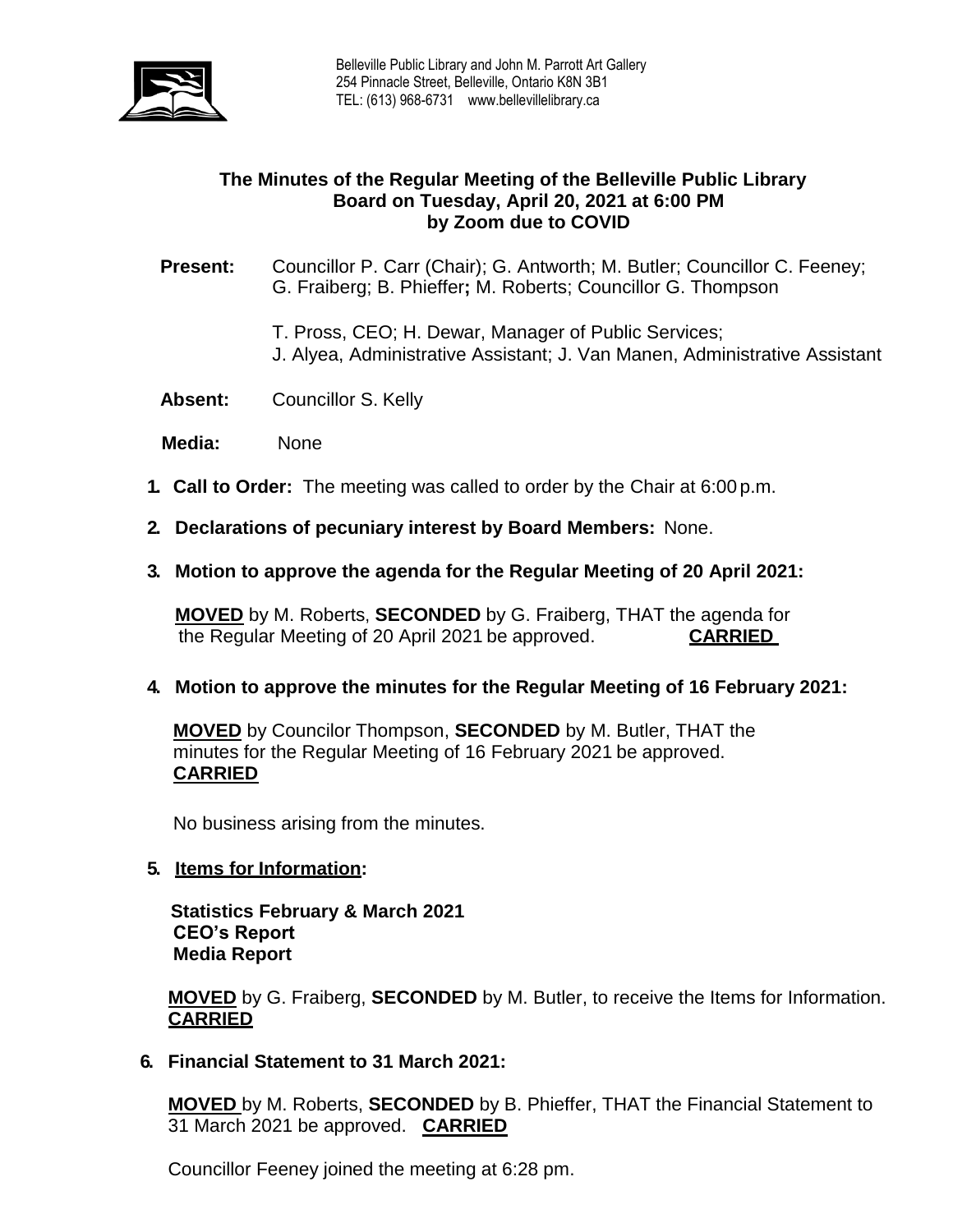

# **7. Policy approval: BPL020 Collection Development:**

**MOVED** by G. Antworth, **SECONDED** by Councillor Thompson, THAT the Library Board approves Policy BPL020 Collection Development as presented. **CARRIED**

#### **8. Suspension of late fees during public health emergency:**

**MOVED** by Councillor Thompson, **SECONDED** by G. Fraiberg, THAT, given the Public Health Emergency in the Province of Ontario, the Belleville Public Library Board directs the CEO to implement a late-fine amnesty program, with no further late fees charged to Library customers for borrowed material returned past their due dates, to be in effect until the end of 2021. Processing and replacement fees will continue to be charged for lost items. **CARRIED**

#### **9. Presentation of recognition certificates for DocFest Film Festival volunteers:**

**MOVED** by G. Fraiberg, **SECONDED** by Councillor Feeney, THAT, recognizing the importance and cultural significance of the Downtown Belleville DocFest International Documentary Film Festival (DocFest) to the City of Belleville, the Board congratulates the volunteer members of the Organizing Committee on the 10<sup>th</sup> Year Anniversary of the film festival, including staff members Jane Van Manen and Holly Dewar, DocFest Chair, who shall be awarded with certificates of appreciation and commended on their hard work and dedication. **CARRIED**

#### **10. Presentation of recognition certificate / gifts for Joanne Alyea – last Board meeting before retirement:**

**MOVED** by Councillor Thompson, **SECONDED** by M. Roberts, THAT the Library Board congratulates Joanne Alyea, Administrative Assistant, on her upcoming retirement, and thanks her for her 25 years of dedicated service to the Library with the presentation of gifts and a certificate of appreciation. **CARRIED**

#### **11. Library café termination of lease agreement**

**MOVED** by Councillor Feeney, **SECONDED** by G. Antworth, THAT the Library Board supports the termination of the café lease between The City of Belleville and The Focus Café Bar Inc. without penalty and without requiring any further payments of rent for the café space; and THAT the Board requests that the café space be reclaimed by the Library for use as a technology centre for the benefit of our patrons. **CARRIED**

#### **12. Motion to enter into In Camera session to consider the following items, pursuant to the Public Libraries Act, s. 16.1:**

• In camera report on matters related to labour relations / employee negotiations

**MOVED** by M. Butler, **SECONDED** by Councillor Feeney, THAT the Library Board enter the In Camera session to discuss a labour relations / employee negotiation matter. **CARRIED**